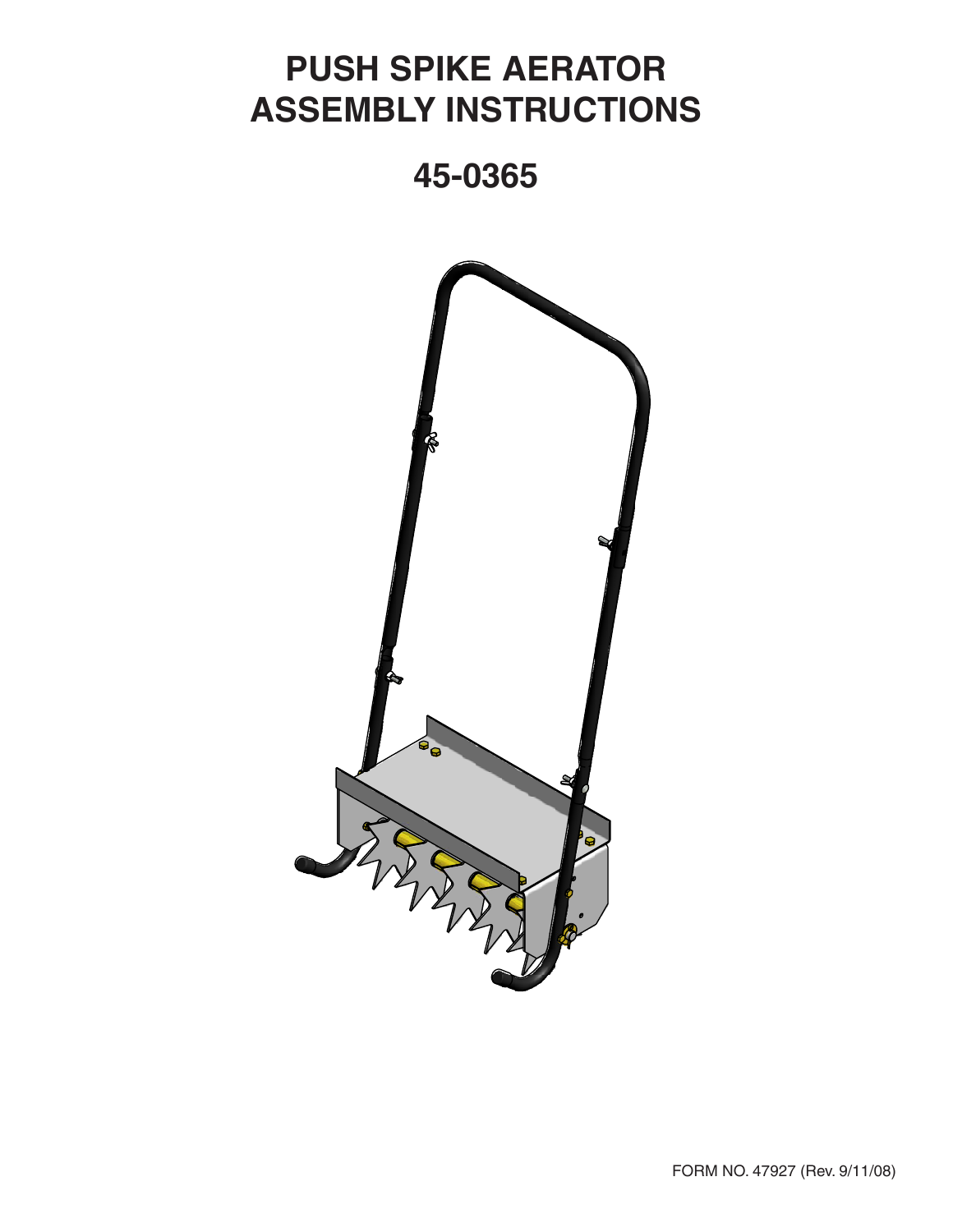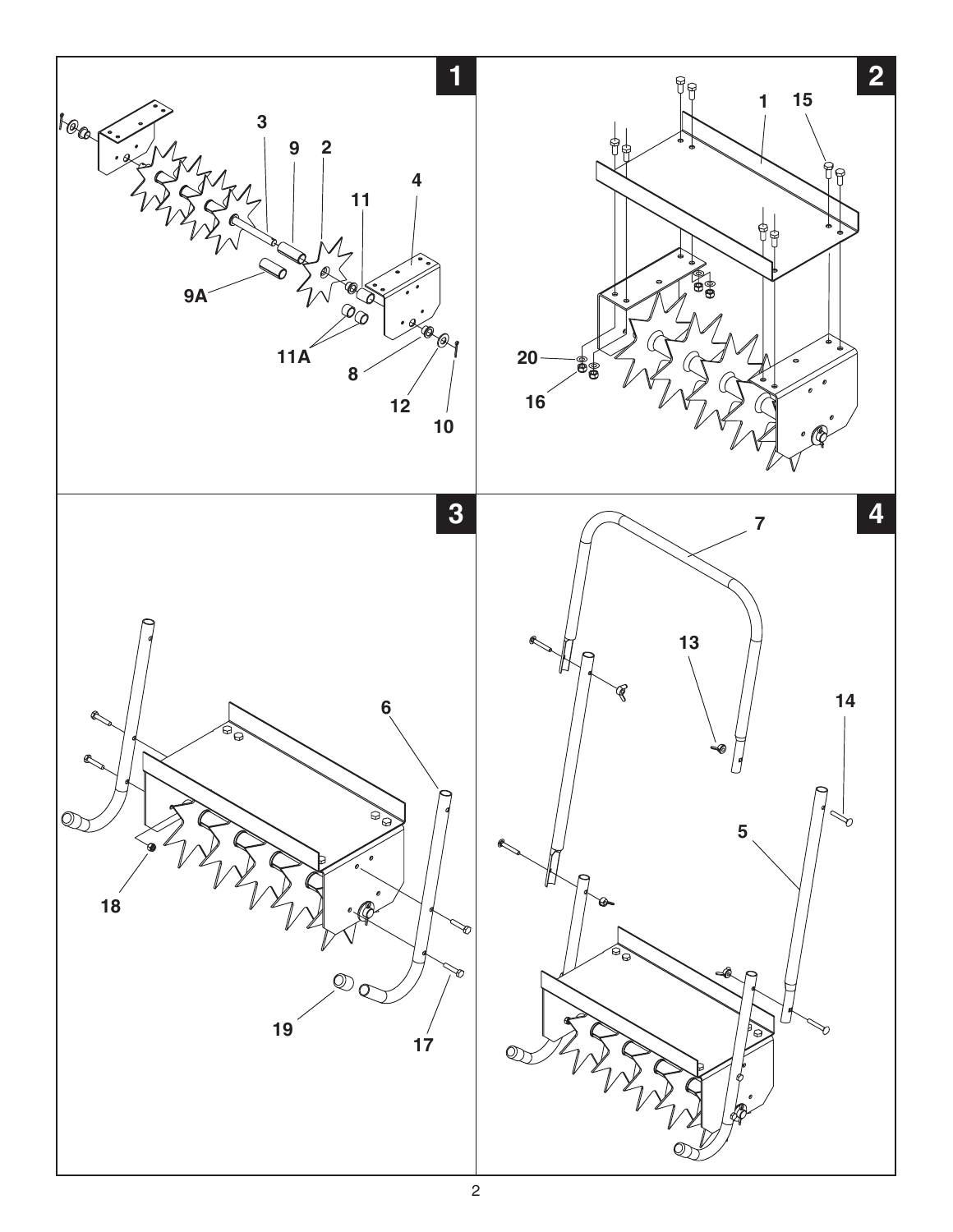## **REPAIR PARTS FOR 45-0365 - PUSH SPIKE AERATOR**



| <b>REF</b> QTY |   | <b>PART NO</b> | <b>DESCRIPTION</b>          | <b>REF</b> | <b>QTY</b>           | <b>PART NO</b>   | <b>DESCRIPTION</b>     |
|----------------|---|----------------|-----------------------------|------------|----------------------|------------------|------------------------|
|                |   | 24719          | Frame Tray                  | 11         | 2                    | 46497            | Spacer, 1.2" Long      |
| 2              | 5 | 24332          | <b>Spike Disk</b>           | 11A        | 4                    | 23368            | Spacer, .75" Long      |
| 3              |   | 24720          | Axle                        | 12         | 4                    | R19212113 Washer |                        |
| 4              | 2 | 24369          | Endplate                    | 13         | 4                    | 47141M           | Wingnut, M6            |
| 5              | 2 | 47925          | <b>Straight Handle Tube</b> | 14         | 4                    | 45039M           | Carriage Bolt, M6 x 40 |
| 6              | 2 | 47926          | Foot Tube                   | 15         | 8                    | 43182M           | Hex Bolt, M8 x 20      |
|                |   | 47924          | <b>Upper Handle Tube</b>    | 16         | 8                    | 47810M           | Nylock Nut, M8         |
| 8              |   | 741-0249       | <b>Flanged Bearing</b>      | 17         | 4                    | 1509-90M         | Hex Bolt, M6 x 30      |
| 9              | 4 | 46523          | Spacer, 2.67" Long          | 18         | 4                    | 234B10           | Nylock Nut, M6         |
| 9A             | 4 | 46499          | Spacer, 2.55" Long          | 19         | $\mathbf{2}^{\circ}$ | 44688            | <b>Rubber Cap</b>      |
| 10             | 2 | 43010          | <b>Cotter Pin</b>           | 20         | 8                    | 43081            | Washer                 |